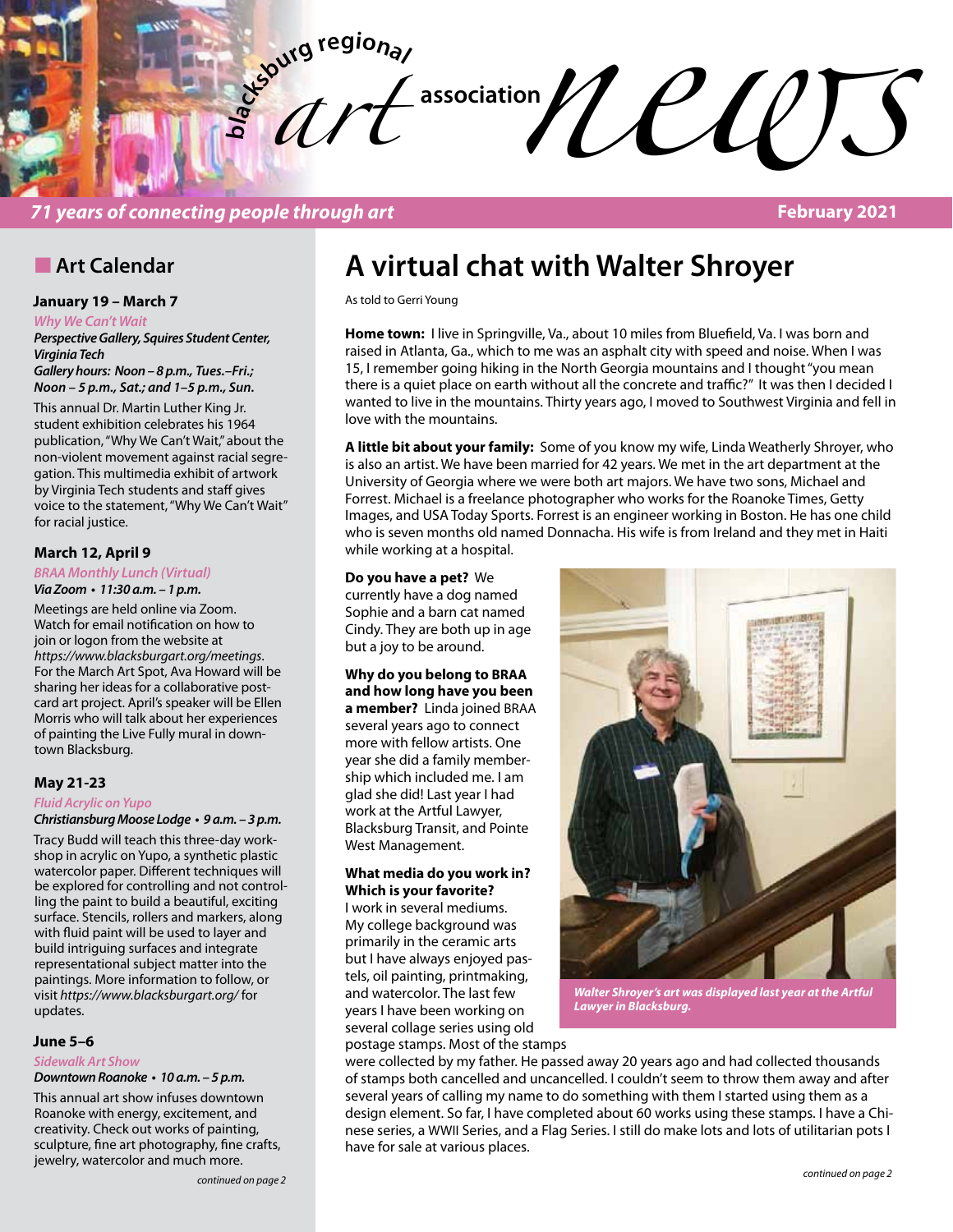## **n Calendar** *continued from page 1*

### **June 5–6**

### *Chaos to Order — with Kathleen Conover* **Studio School, Roanoke • Monday, June 14 –**

**Friday, June 18** Award-winning Michigan artist Kathleen Conover presents her exciting workshop experimenting with materials, design, and watermedia. For examples of her work, additional description of this workshop and a supply list, visit her website at *https://kathleenconover.com/*.

The class fee is \$450 and there is a limit of 20 students. The registration deposit is \$200 and the \$250 balance is due **April 10**. For more information, call 540-206-2209.

## **Keeping Track of Your Art Inventory**

#### by Teri H Hoover

As artists we often create a lot of art. More than we can or want to keep track of. What to do?

As I prepared for my current solo show at the Montgomery Museum, my quandary intensified. The sad sight of a boring Excel sheet with teeny thumbnail images was too much. I dreaded trying to add images to an Excel document and the unappealing results. There had to be a program that highlighted the artwork and showed relevant data in an attractive way. A quick google search brought up pages of solutions for art inventory management. I was overwhelmed. Enter Gerri Young; she said she had tried a program called Artwork Archive in the past but had not kept up with it. Not a rousing endorsement but I whipped over to the website. They show you an example — right on the opening page. No wordy descriptions. Artwork Archive showed me. Boom.

So I'm sharing my experience with the Artwork Archive program.

Here is the description from their website: *Artwork Archive is an art inventory platform that* 

## ■ **Shroyer** *continued from page 1*

**How long have you been actively pursuing artistic endeavors?** I took my first art class my senior year of high school. I remember really enjoying working in clay. When I first started college, I was a forestry major (wanted to live in the mountains) but after taking several electives in clay I changed my major to art. I often tell people, if you had told me when I was 18 I would be teaching art in college, I would have just laughed at you.

**Do you have work in a current show? If so, where and when does it end?** I have work for sale at the Appalachian Arts Center in Claypool Hill, Va., at the Southwest Virginia Cultural Center and Marketplace in Abingdon, Va., and at the Lost Pearl Gallery in Tazewell, Va.

**Do you have a favorite art/other media instructor?** The person who means the most to me is my professor/mentor from the University of Georgia, Ron Meyers. He is 85 now and retired from teaching ceramics but still makes pots. He always encouraged me and pushed me to do my best.

## **How has COVID impacted your usual creative practice? Creating more? Less? Differently?**

I don't think COVID has impacted my creative practice. I have still been working in the studio when I am not teaching in the classroom.

**If you weren't doing art, what would you be doing?** I would be gardening and taking long walks in the woods.

**Do you have a studio?** Linda and I built a 1200-square-

foot studio on our property eight years ago. The first floor

is a 3-D studio where we mostly do ceramics and the second floor is our 2-D studio where we do pastels, watercolors, and collages.

**How frequently do you create?** I am usually the most creative when I am not teaching. I have summers off and a long break for Christmas.



**What movie/book can you watch over and over without ever getting tired of?** I love science fiction movies and reading science fiction books. I remember watching the original War of the Worlds movie and being fascinated by the imagination of H.G. Wells. I also grew up in the space age. When I was 11, the U.S. first put a man on the moon and my friends and I used to build rockets and play with cardboard Lunar landers. Back then I wanted to go to Mars!

**Is there anything else you would like to say about yourself/your art?** I have been teaching art in college for over 35 years and have been at Bluefield College for 30 years. I love the act of creating and letting my intuition get the best of me.  $\blacksquare$ 

*their portfolio and grow their business.* **Is there a free trial option?** Yes, for 30 days.

*artists use to track their artwork, showcase* 

**What does it cost?** \$6/\$12/\$19 per month.

**Which one do I have?** \$6 per month but I'm ready to upgrade.

- Includes 50 art pieces ALL chosen data linked to each piece.
- Includes choice of data, such as Name, Artist, Price, Media, Size (framed/unframed), Date Created, Individual/Specific inventory Number, Location, Status (available/sold)
- • 5 locations (current locations of your art)
- Single user
- Shareable profile, portfolio and news/blog
- Beautiful invoicing
- Contacts list clients and galleries
- EASY art tag making
- EASY PDF of your portfolio
- Linkable to your website

## **PROS**

Ease of use: Strong beginners can navigate this very intuitive set up. There are minor quirks in the invoicing system.

### **CONS**

Pricey if you have more than 50 pieces of art to inventory. The main drawback is you must upgrade from the basic plan (50 pieces of art) to 500 pieces — at \$12.99 per month!

I love the program a lot. It makes me a bit crazy that they only allow for 50 pieces on their basic plan. I also would like a few ways to personalize the look of the program. But for the most part the professional look and ease of use outweigh any drawbacks.

Learn more about Artwork Archive at *www.artworkarchive.com/*

You can find my art profile on Art Archive at *www.artworkarchive.com/profile/t-hoover.*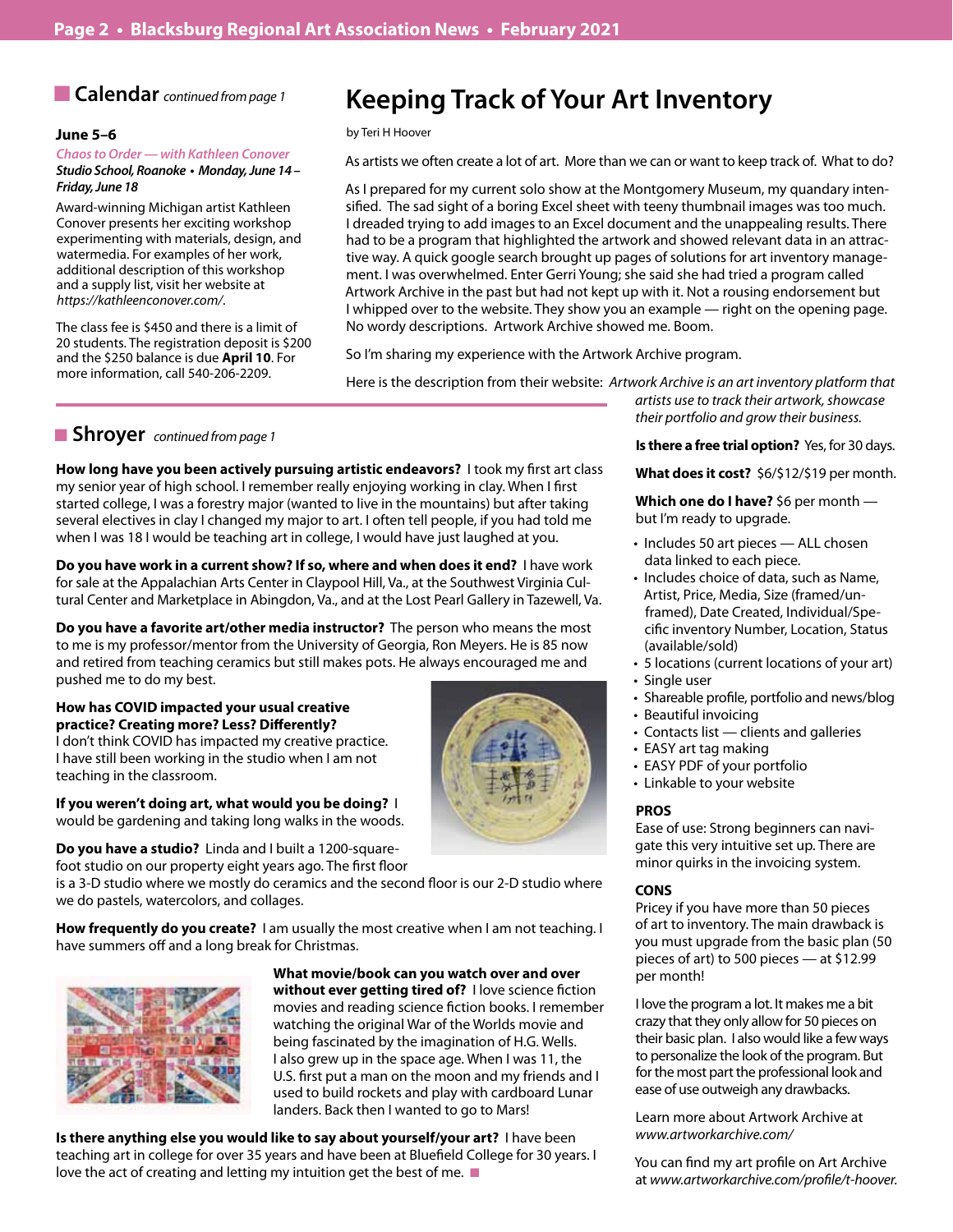## **Simply Elemental — Going Live 2021!**

Coming out of the doldrums of this strange winter, allow your creative spirits to kindle and soar. Consider submitting your art to the annual Simply Elemental Show in the Hahn Horticulture Gardens at Virginia Tech. This outdoor, multi-media art installation will be going live again this year after 2020's virtual production.

Once again we can stroll through the beauty of nature and enjoy the inspired pieces of local artists.

## **Important dates:**

Hahn Horticulture Gardens hosts SE 2021 **August through September 2021**

Submission open date **February 15**

Submission due date **April 15**

Notification to artists **May 1**

Installations scheduled **July 26-30**

Show ends **September 30**







**members for the 2019 Simply**  *Elemental exhibit. Elemental exhibit.* **members for the 2019 Simply** 

To find our more information and the link to apply, visit the Simply Elemental website at *https://hahngarden.vt.edu/elemental/index.html*. The Simply Elemental page has information and photos from the past and also the virtual 2020 show.

## **Call for Mushrooms and Fairies**

by Diane Relf

You are invited to share in the fun. The end of March 2021, Beth's Garden at the Montgomery Museum of Art and History will welcome a garden full of mushrooms with a flight of fairies to enchant visiting children of all ages. How many mushrooms and fairies visit the garden for the months of April, May and June will be up to the artists and crafters of the New River Valley. Mushrooms and fairies



can be made of cement, fiber, gourds, wood, metal, plastic, or any material that will last for a minimum of three months outdoors. The additions to the garden can be cast, carved, painted, mosaic, 3-D printed, sewn, glass, or any other way you express yourself creatively. A half-dozen recycled CD discs painted with fairies and hung as a mobile would be charming. Photos printed on metal for outdoor shows, paintings on a window, and just about anything else can be accommodated, although you may have to help figure out how to



display it. If you still have mushrooms or fairies that you made for Simply Elemental, they are welcome at Beth's Garden. At the end of the show you may have your art work back, but we would really appreciate you donating it to the museum for a fundraiser auction.

If you would like to be a contributing artist to this fun community event, please send a note with some facts about your contribution and your contact information to *dianerelf@icloud.com*. You will be informed of the time and dates of the Covid-compliant installation schedule.

# *"Art is the stored honey of the human soul."*

 *~ Theodore Dreiser*

## **Now showing**

**January 15 – April 15** (unless noted otherwise)

**Dave Angle**, Warm Hearth Village Center, Blacksburg

**Charlotte Chan,** Pointe West Management, Blacksburg

**Pam Goff**, Shaheen Law Firm, Blacksburg

**Teri Hoover,** Zeppolis, Blacksburg and Montgomery Museum, Christiansburg (thru February)

**Delbert Jones**, See Mark Optical, Blacksburg

**Ruth Lefko**, Main Street Inn, Blacksburg

**Cheryl Mackian**, Glade Church, Blacksburg

**Diane Relf,** Long and Foster Realty, Blacksburg, and Warm Hearth Village Center, Blacksburg

**Robi Sallee**, Bluefield College, Bluefield, Va. (until April)

**Karen Sewell**, First Bank & Trust, Christiansburg

**Lois Stephens**, Blue Ridge Cancer Care, Blacksburg

**Michele Walter**, Blacksburg Transit

**Gerri Young**, Brown Insurance, Blacksburg

## **Narm hellos, sad goodbyes**

A hearty welcome to new BRAA members **Catherine Buyrn**, **Diane Goff**, **Kim Kirk**, **Pippi Miller**, **David Wender** and **Joanne Weyerhaeuser**.

**Carl Pfeiffer**, a BRAA Club 80 member, died on February 15. Long-time member and beloved artist teacher, **Danie Janov**, passed away on February 17.



*Danie Janov, an outstanding teacher whose generous spirit and friendship will be greatly missed.*